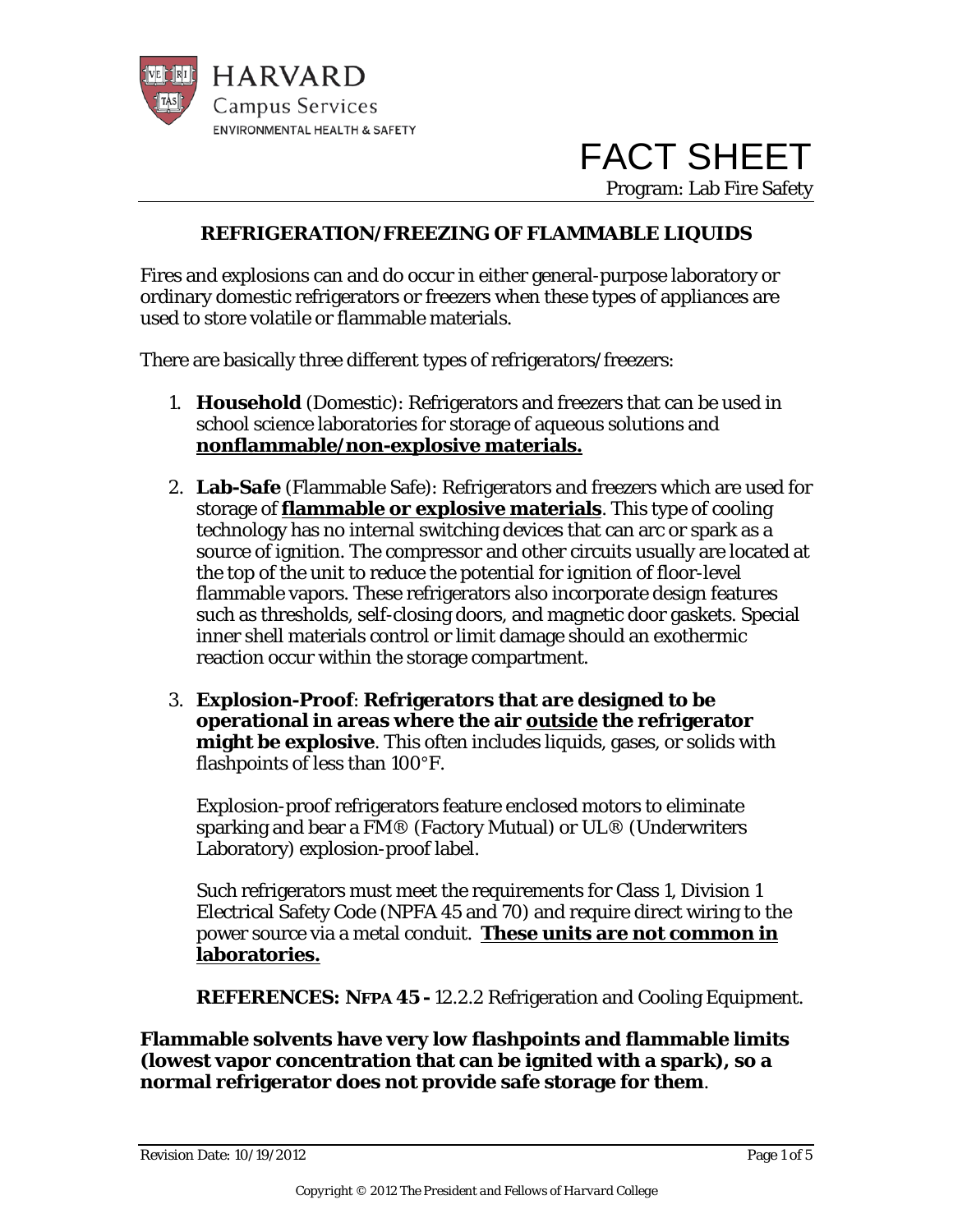

 FACT SHEET Program: Lab Fire Safety

Ordinary refrigerators commonly have many sources of ignition (e.g., thermostat, interior light, light switch on the door, defrost heater, defrost control switch, the compressor unit, and the fan). The ignition sources have ignited trapped vapors from poorly sealed or broken containers and caused harmful lab explosions.

#### **Lab-Safe Refrigerator**

All the electrical components in this type of refrigerator are outside the refrigerator, and the compressor is sealed or located at the top of the unit. Flammable material refrigerators also may incorporate design features such as thresholds, self-closing doors, magnetic door gaskets, and special inner shell materials that control or limit the damage should a reaction occur within the storage compartment. A label stating

"Flammable Materials Refrigerator: Keep fire away" can identify such refrigerators. The refrigerators must be U.L. Listed as Flammable Material Storage Refrigerators.

**Explosion-proof refrigerators** are designed to prevent ignition of flammable vapors or gases that may be present **outside** the refrigerator. This type of refrigerator must be used in locations such as solvent dispensing rooms, where a flammable atmosphere may develop at some time in the room. **Explosionproof refrigerators have very limited use on campus and require special hazardous-location wiring rather than simple cord-and-plug connections.**

# **Why Purchase a Lab-Safe Refrigerator/Freezer?**

A university laboratory experienced an explosion and fire resulting from the temporary storage of solution samples (alcohol / ethanol etc.) in a non-laboratory safe refrigerator. The amount of materials placed in the refrigerator was very small. One laboratory was conducting some house cleaning and an individual placed the solutions in another laboratory's refrigerator thinking it was lab safe refrigerator. Fortunately, no one was in the lab when the explosion occurred.

The loss due to the explosion, fire and smoke was around \$200,000 in addition to the time the laboratory was unable to be used during renovation and cleanup.

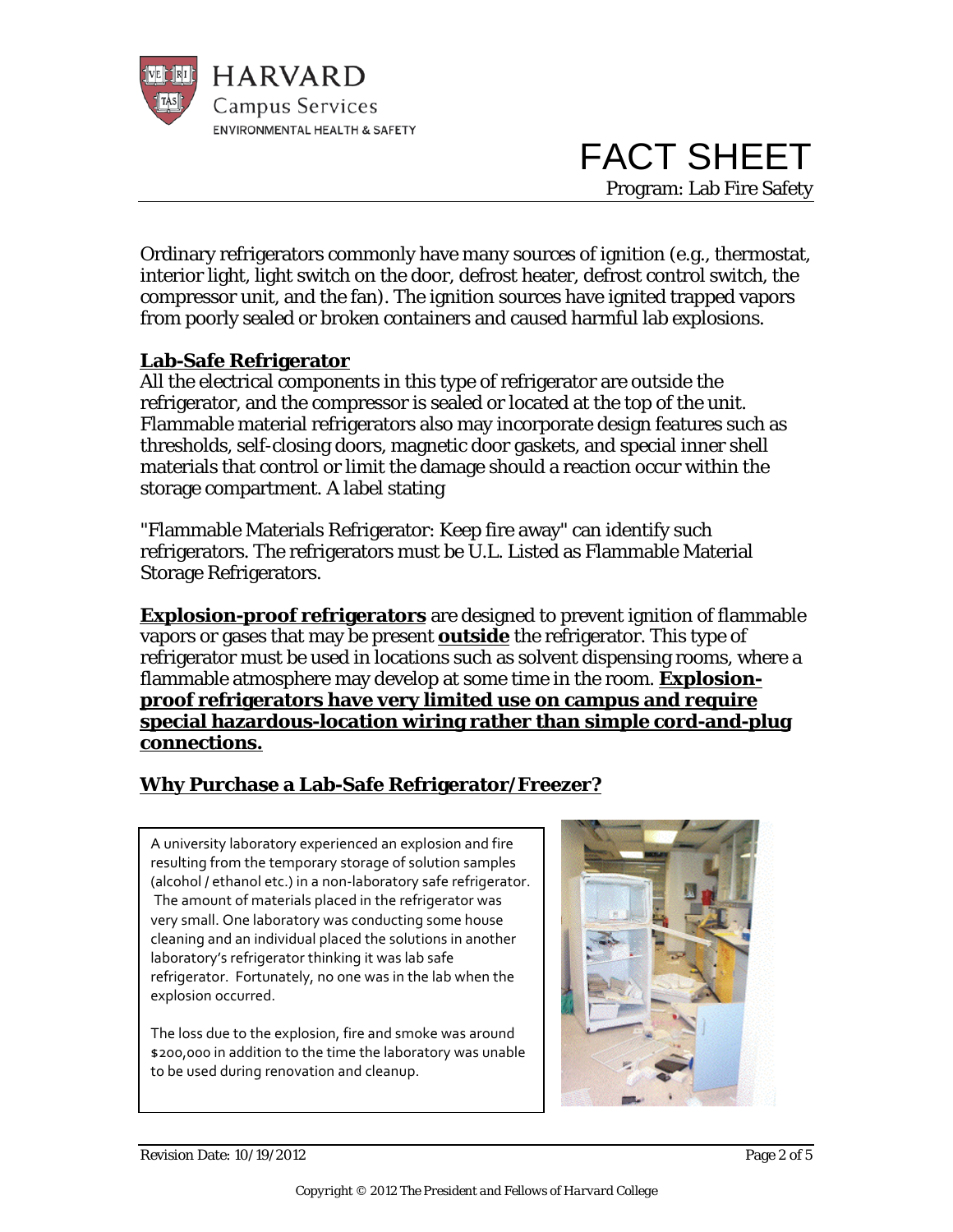

# **PREVENTING EXPLOSIONS**

To prevent refrigerator and freezer explosions,

- 1. **All materials with a flashpoint below 100° F (38°C) may ONLY be stored in a UL approved flammable materials storage refrigerator or freezer**. These units do not have any internal ignition sources.
- 2. **All ordinary domestic refrigerators and freezers** should be labeled with the phrase "No materials with a flashpoint below 100° F (38°C) may be stored in this refrigerator/ freezer" or "**Not for flammable storage**."

Flammable material refrigerators and freezers are designed to prevent ignition of flammable vapors inside the storage compartment and should be purchased whenever a refrigerator is needed to store flammable liquid.

A flammable liquid is defined by the fire code as having a flash point of less than 100 °F (38°C). *Some examples of common flammable liquids are listed at the end of this fact sheet.*

#### **Safety Hazards:**

- Domestic or general-purpose laboratory refrigerators and freezers can contain up to nine arcing points in the storage compartment. Each produces electrical arcs or sparks during the normal course of operations. The arc produced at the arc points will ignite flammable vapors emitted from damaged or unsealed containers. In addition, the compressor and its circuits are typically located at the bottom of the domestic unit where vapors from flammable liquid spills or leaks in the storage compartment may easily accumulate.
- The compressor unit for domestic units is not vapor-proof; therefore, arc points inside the compressor pose the identical hazard as described above. In contrast, all commercial laboratory refrigerators and freezers are equipped with fully vapor sealed or semi-sealed compressors.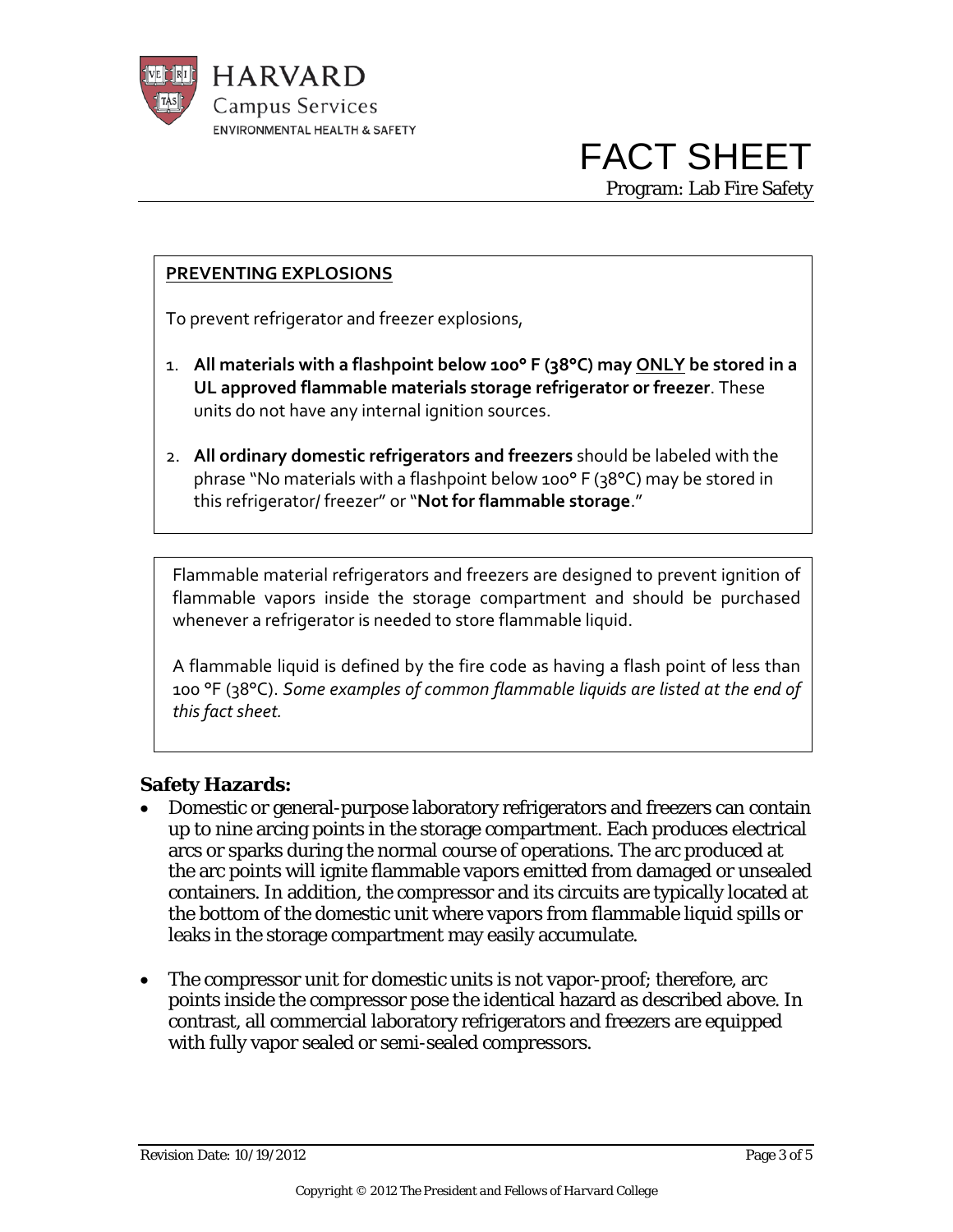

#### **Common Laboratory Solvents**

Do not store these flammable or any other flammable liquids (diluted in water if concentration by volume is noted) in domestic refrigerators. A flammable liquid has a flash point **below 38°C or 100°F**. See the Material Safety Data Sheet for the flash point of other liquids or other dilute concentrations of the liquids below.

| Chemical             | Flash<br>point  |              | Chemical                    |                 | Flash<br>point       |  |
|----------------------|-----------------|--------------|-----------------------------|-----------------|----------------------|--|
|                      | $\rm ^{\circ}C$ | $\mathrm{P}$ |                             | $\rm ^{\circ}C$ | $\mathrm{^{\circ}F}$ |  |
| Acetone              | 16              | 4            | Isopropanol                 | 12              | 53                   |  |
| Acetonitrile         | 6               | 42           | Methanol                    | 12              | 54                   |  |
| <b>Benzene</b>       | $-11$           | 12           | Methanol (35%)              | 35              | 95                   |  |
| <b>Butanol</b>       | 29              | 84           | <b>Petroleum Ether</b>      | $-7$            | 20                   |  |
| Cyclohexene          | $-12$           | 10           | <b>Propyl Alcohol</b>       | 23              | 74                   |  |
| <b>Dioxane</b>       | 12              | 54           | Pyridine                    | 20              | 68                   |  |
| <b>Ethyl Acetate</b> | $-4$            | 24           | Tetrahydrofuran             | $-14$           | 6                    |  |
| <b>Ethyl Alcohol</b> | 13              | 55           | Tetramethyl-ethylenediamine | 10              | 50                   |  |
| Ethyl Alcohol (20%)  | 36              | 97           | <b>Toluene</b>              | 4               | 40                   |  |
| <b>Ethyl Ether</b>   | $-45$           | $-49$        | Triethylamine               | $-7$            | 20                   |  |
| Hexane               | $-22$           | $-7$         | <b>Xylene</b>               | 29              | 84                   |  |

### **Flammability Classifications for Common Laboratory Chemicals:**

| <b>Class IA</b>         | <b>Class IB</b>            | <b>Class IC</b>                                  |
|-------------------------|----------------------------|--------------------------------------------------|
| <b>Dimethyl Sulfide</b> | Acetone                    | <b>Ethylene Glycol Diethyl Ether</b>             |
| <b>Ethylene Oxide</b>   | Acrylonitrile              | <b>Ethylene Glycol Isopropyl</b><br><b>Ether</b> |
| <b>Ethyl Mercaptan</b>  | <b>Ethyl Acetate</b>       | Hydrazine                                        |
| <b>Hydrogen Cyanide</b> | Ethyl Alcohol (Ethanol)    | High Flash V.M.&P. Naphtha                       |
| Pentane                 | <b>Ethylene Dichloride</b> | Paraldehyde                                      |
| Petroleum Ether*        | <b>Ethyl Ether</b>         | <b>Styrene</b>                                   |